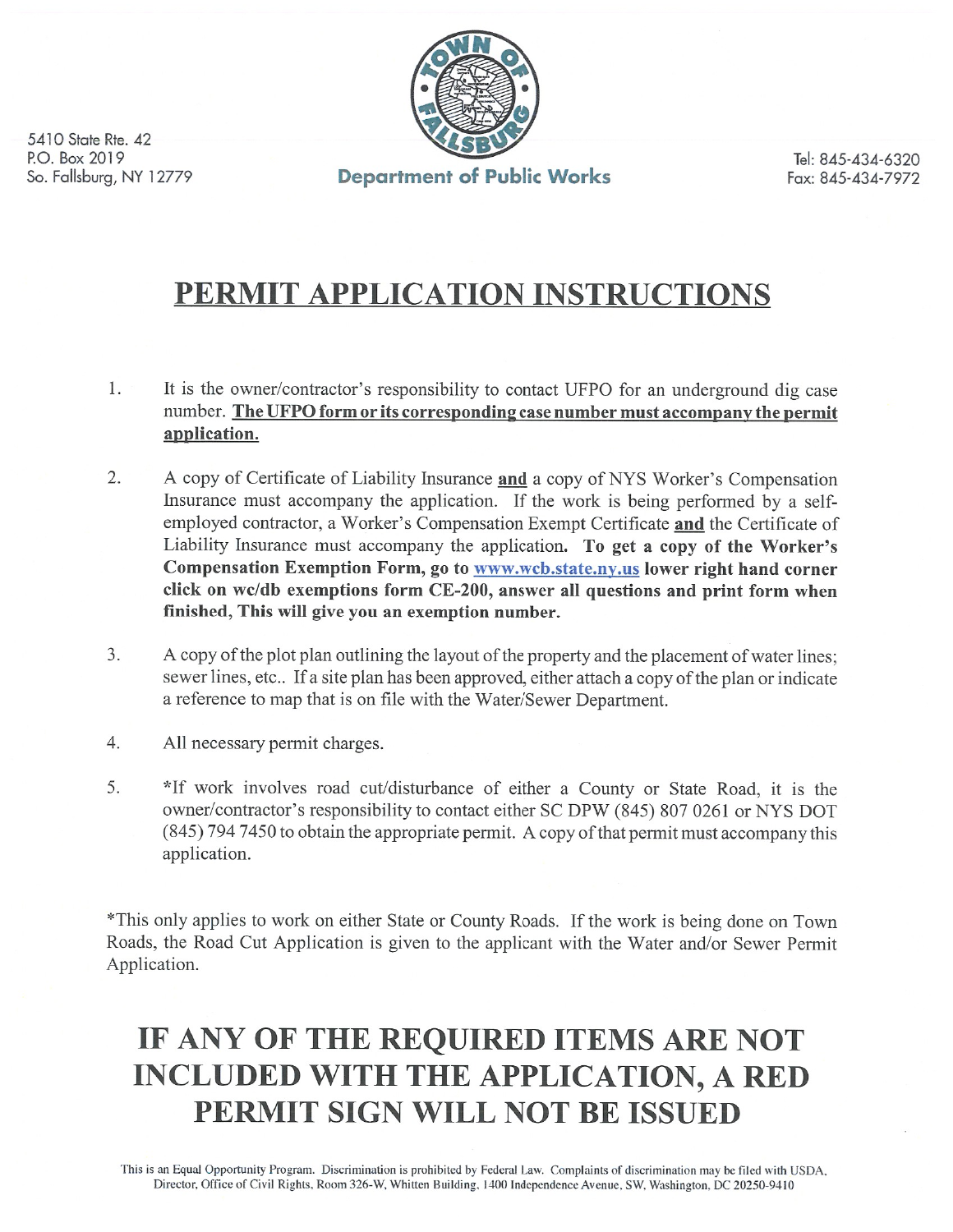|                                                                                              |                                                                                                                               |         | <b>ROAD CUT PERMIT APPLICATION</b>                                                     |  |
|----------------------------------------------------------------------------------------------|-------------------------------------------------------------------------------------------------------------------------------|---------|----------------------------------------------------------------------------------------|--|
|                                                                                              | <b>Town of Fallsburg</b><br><b>Department of Public Works</b><br>P.O. Box 2019<br>So. Fallsburg, NY 12779<br>$(845)$ 434 6398 |         |                                                                                        |  |
| NO PERMIT WILL BE ISSUED WITHOUT A UFPO CASE NUMBER<br>The Contractor/Owner must notify UFPO |                                                                                                                               |         |                                                                                        |  |
| <b>TYPE OF CUT:</b>                                                                          | (SPECIFY)                                                                                                                     |         |                                                                                        |  |
|                                                                                              |                                                                                                                               |         |                                                                                        |  |
|                                                                                              |                                                                                                                               |         |                                                                                        |  |
|                                                                                              |                                                                                                                               |         |                                                                                        |  |
|                                                                                              |                                                                                                                               |         |                                                                                        |  |
|                                                                                              |                                                                                                                               |         |                                                                                        |  |
|                                                                                              |                                                                                                                               |         |                                                                                        |  |
|                                                                                              |                                                                                                                               |         | Tele. #: $\qquad \qquad$                                                               |  |
|                                                                                              |                                                                                                                               |         | Insurance Carrier & Policy #: \essequence Carrier & Policy #:                          |  |
|                                                                                              |                                                                                                                               |         |                                                                                        |  |
|                                                                                              |                                                                                                                               |         |                                                                                        |  |
| <b>Nearest Intersection:</b>                                                                 |                                                                                                                               |         | <u> 1980 - Johann Barnett, fransk politik (d. 1980)</u>                                |  |
|                                                                                              |                                                                                                                               |         |                                                                                        |  |
| Date cut is to be                                                                            |                                                                                                                               |         |                                                                                        |  |
|                                                                                              |                                                                                                                               | the cut | *The Highway Department, 845 434 6827, must be notified 24 hours prior to the start of |  |
|                                                                                              |                                                                                                                               |         | ** The road surface is to be restored to pre-cut conditions and approved by the DPW no |  |

**later than three (3) days after the road cut is performed**

### **THE TOWN RESERVES THE RIGHT TO HOLD THE REFUNDABLE PORTION OF THE BOND FEE FOR A PERIOD OF ONE YEAR**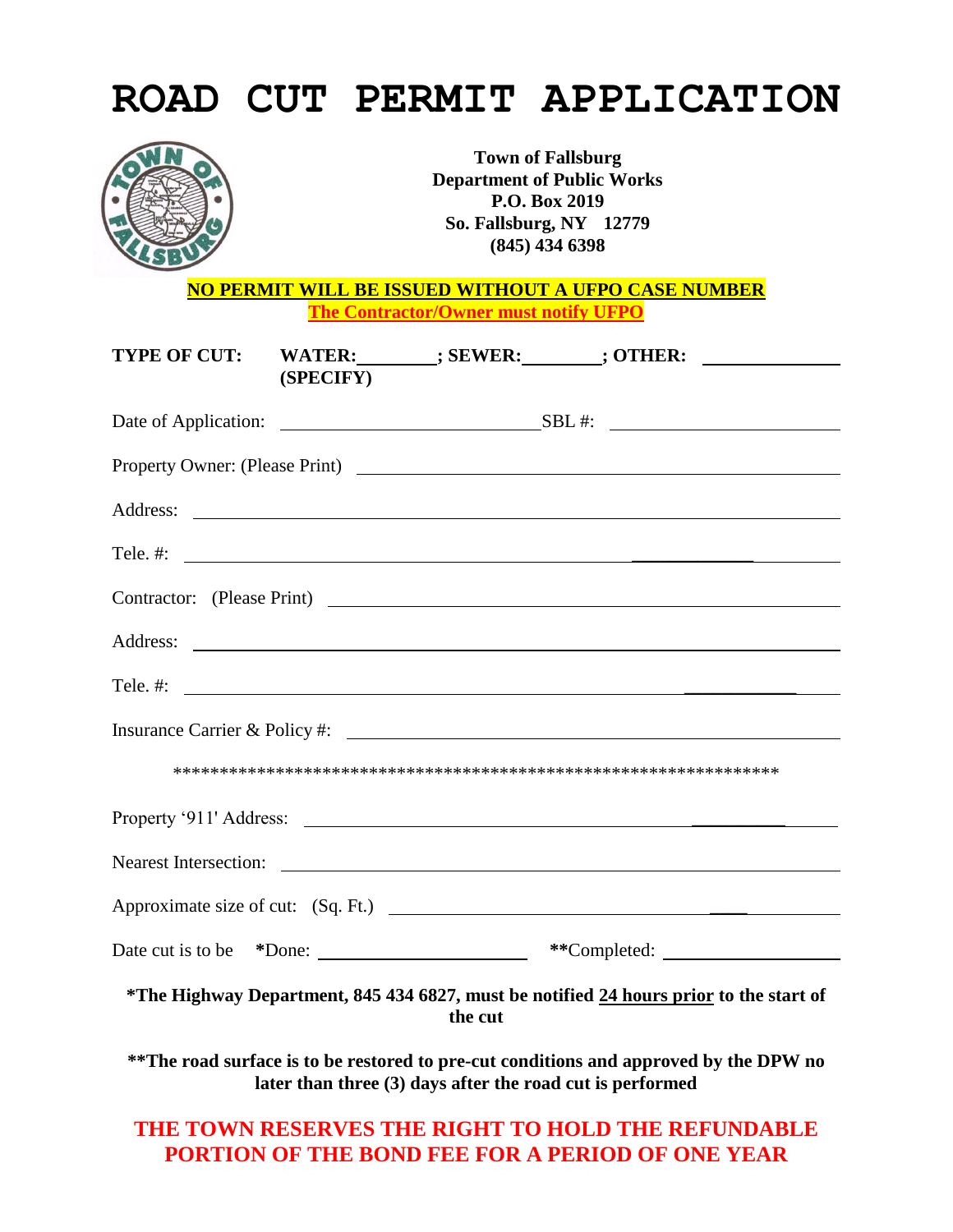| <b>UFPO Case #:</b>                          |                               |
|----------------------------------------------|-------------------------------|
| Road Cut Permit#:                            |                               |
| Date Issued:<br><u>and a strong starting</u> | $I$ ssued By: $\qquad \qquad$ |
| <b>Amount of Bond:</b>                       |                               |

Method of Payment: Cash  $\qquad \qquad$  Check #  $\qquad \qquad$  Money Order #

The UNDERSIGNED hereby agrees to do all specified herein and in full compliance with the Town of Fallsburg specifications for road cuts. The PERMITTEE further agrees not to alter same unless such alterations are submitted to and approved by the Town of Fallsburg. The OWNER and CONTRACTOR also agree, if granted this permit, to hold the Town of Fallsburg harmless from any and all liability for any work done under the granting of this permit or otherwise arising from the construction and restoration of the road cut, and CONTRACTOR will defend the Town of Fallsburg from any action, suits or claims brought against them and to pay any judgements or recoveries against the Town of Fallsburg.

### **\*IT IS THE RESPONSIBILITY OF THE PROPERTY OWNER/CONTRACTOR TO CONTACT THE UNDERGROUND FACILITIES PROTECTIVE ORGANIZATION (UFPO) @ 1-800-962 7962 TO OBTAIN A CASE # AND INDICATE THAT # AT THE TOP OF THIS PAGE. NO PERMIT WILL BE ISSUED BY THE TOWN OF FALLSBURG UNTIL A UFPO CASE # IS INCLUDED ON THE APPLICATION FOR A PERMIT.**

Property Owner: \_\_\_\_\_\_\_\_\_\_

(PLEASE PRINT CLEARLY)

Property Owner:

(Signature)

Contractor:

(PLEASE PRINT CLEARLY)

Contractor:

(Signature)

### **THIS APPLICATION MUST BE SIGNED BY BOTH THE PROPERTY OWNER(s) AND THE CONTRACTOR BEFORE PERMIT WILL BE ISSUED**

**UPON APPROVAL OF THIS APPLICATION, A MUNICIPAL SERVICE PERMIT WILL BE ISSUED, WHICH MUST BE DISPLAYED AT THE JOB SITE**.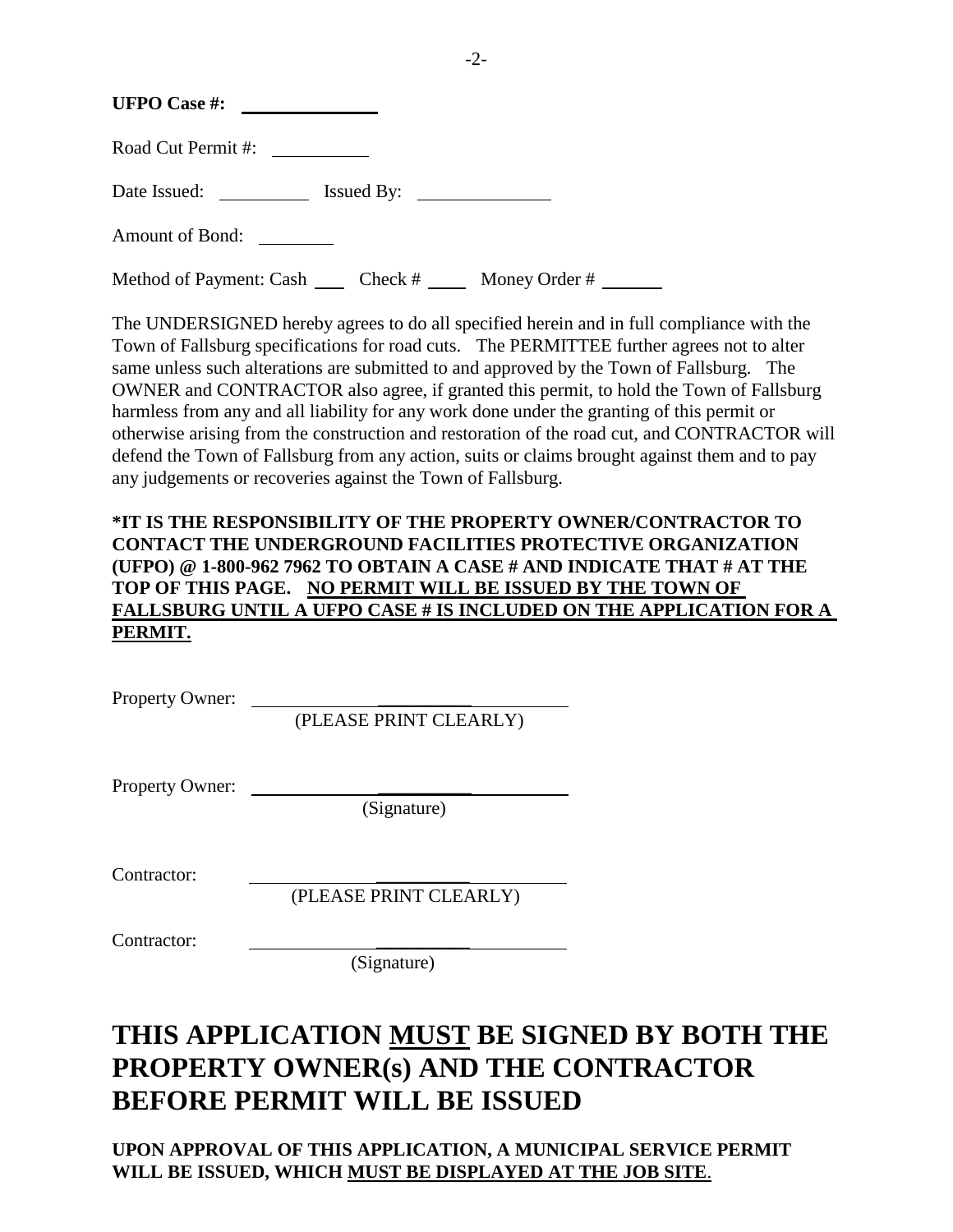#### \*\*\***THIS PAGE MUST BE INITIALED**\*\*\*

### **ROAD CUT PERMIT - CONDITIONS AND RESTRICTIONS**

- 1. This permit shall not be assigned or transferred without the written consent of the Director of Public Works.
- 2. Work under this permit to be commenced within thirty (30) days from date of permit and shall continue in an expeditious manner.
- 3. The applicant shall submit a detailed plan of proposed structure to be built. All work shall be under such conditions, regulations and supervision as may be prescribed by the Director of Public Works.
- 4. The applicant shall be responsible for all damages resulting in bodily injury, including death and/or property damage due to the activities of the applicant or his agents; and does hereby expressly agree to indemnify and save harmless the Town of Fallsburg, Commissioner of Public Works and all his representatives and employees.
- 5. All surplus earth, rubbish and other material shall be removed upon completion of the work, and the highway left in a neat and orderly condition.
- 6. Traffic shall be maintained by the applicant while the work is in progress and until its final completion.
- 7. All pipes or mains crossing highway pavements shall, whenever possible, be driven beneath the roadway without disturbance to the pavement.
- 8. All material excavated from within the bounds of a Town road from curb to curb or ditch to ditch shall be disposed of off the work site.
- 9. All trenches excavated within the bounds of a Town road from curb to curb or ditch to ditch shall be backfilled with bank gravel, with 4" maximum particle size, placed in uniform 6" lifts and each lift shall be **THOROUGHLY** compacted.
- 10. Suitable barricades and other traffic control and safety devices shall be maintained during the time that the trench is open and warning lights shall be displayed at night.
- 11. It is agreed by the applicant that any injury or disturbance to the paved portion of the highway, its shoulders or drainage ditched which may occur hereafter by reason of the laying of said drainage, sewer or water pipes and their appurtenances shall be repaired by and at the expense of the applicant to the satisfaction of the Director of Public Works.
- 12. The applicant is to keep in good repair all pipes, hydrants or appurtenances which may be placed within the bounds of the highway under terms of the permit and upon notice by the Director agrees to make all repairs required for the protection of the highway.
- 13. The Director of Public Works may, upon failure of the applicant to comply with any of the conditions contained herein, revoke this permit and remove any pipes, hydrants or other appurtenances which may have been placed within the bounds of the highway under the terms of this permit.
- 14. Installation shall be in strict conformance with attached **SPECIAL CONDITIONS** sheet and attached  **SKETCHES** and **PLANS**.

(Initials)